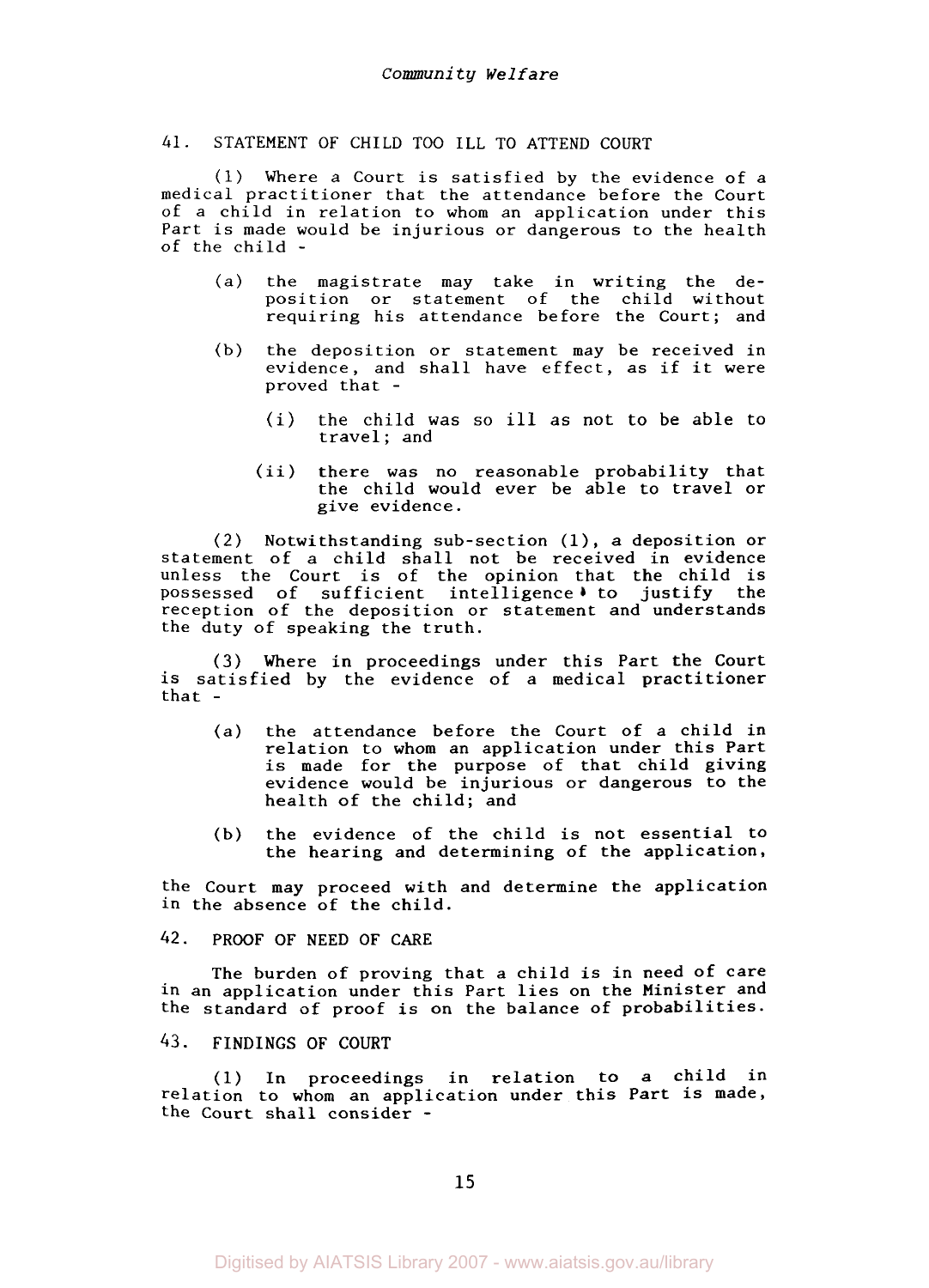- the need to safeguard the welfare and develop- $(a)$ ment of the child;
- $(b)$ having regard to the age and comprehension of the child, the reactions of the child to the proceedings and the child's wishes in relation to the outcome of the proceedings;
- the importance of maintaining and promoting the  $(c)$ relationship between the parents, guardians or persons having the custody of the child (and, where appropriate, the extended family of the child) and the child;
- $(d)$ the desirability of maintaining the continuity of living in the child's usual ethnic and social environment; and
- where the child is an Aboriginal the person or persons to whom, in its opinion, custody of the child should be given should the child be found to be in need of care, having regard to the criteria imposed on the Minister by section **69.**

Subject to sub-sections (1) and *(3),* the Court shall only declare a child to be in need of care where it is satisfied that an order declaring the child to be in need of care would ensure that the standard of care of the child as a result of that order would be significantly higher than the standard presently maintained in respect of the child.

**(3)** For the purpose of sub-section (2), the Court shall, in assessing the standard of care of the child, consider the social and cultural standards of the community in which the parents, guardians or persons having the custody of the child (and, where appropriate, the extended family of the child) reside or with which they maintain social and cultural ties.

*(4)* Subject to this section, the Court may, on the hearing of an application under this Part, make an order -

- (a) declaring the child in relation to whom the application is made to be in need of care; **or**
- **(b)** dismissing the application.

**(5)** Where the Court makes a declaration under sub-section  $(4)(a)$ , the order may include -

(a) a direction to the parents, guardians or persons having the custody of the child to take the necessary steps to secure the proper care and welfare of the child (including a direction that they comply with the direction, if any, of the Minister in relation to the child's care and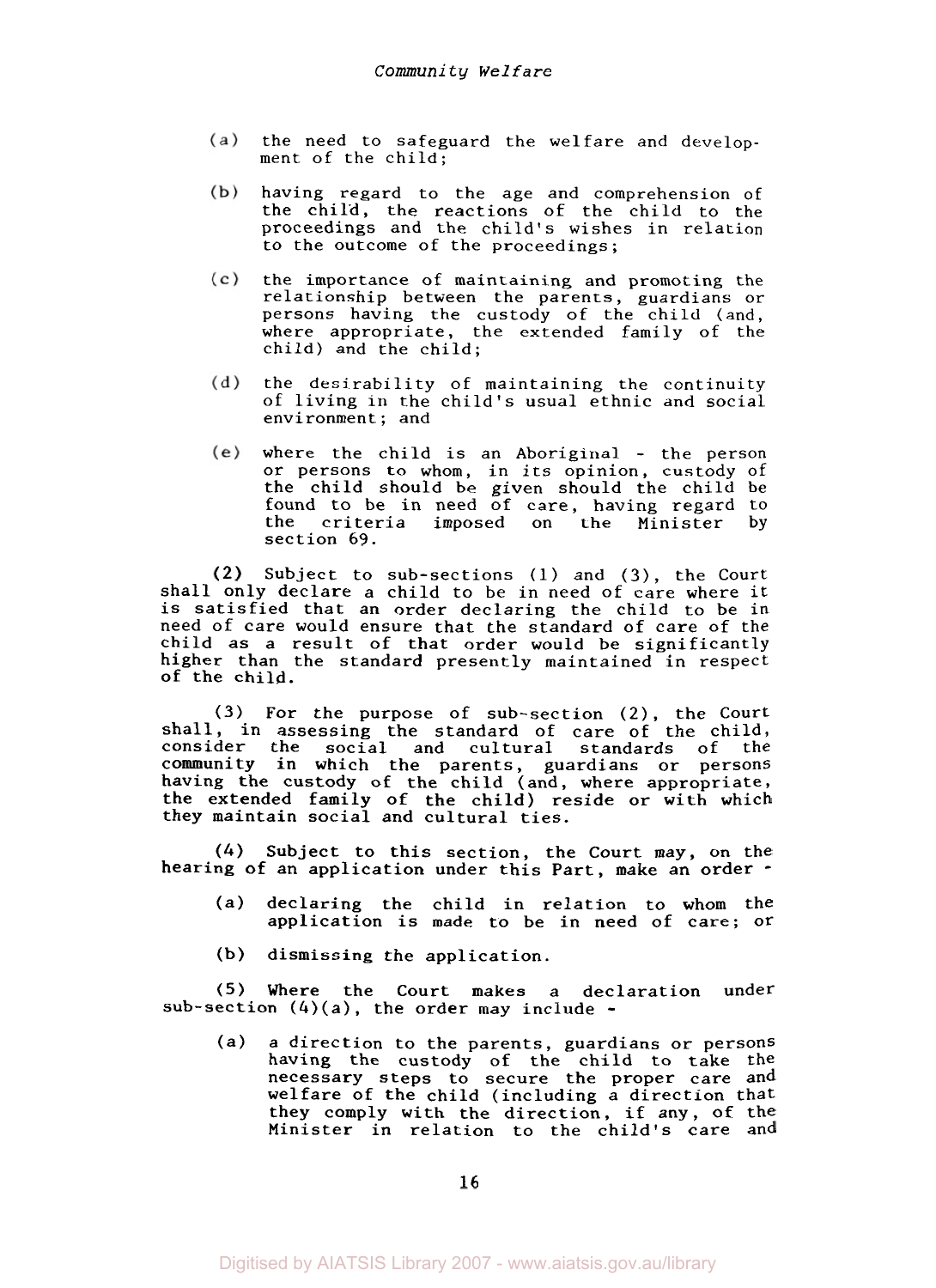welfare), as it thinks fit, subject to review by the Court at the end of a period not exceeding 12 months after the date of the making of the order;

- (b) a direction that the child reside with a person whom it considers suitable, for such period, subject to sub-section *(6),* not exceeding 12 months, as it thinks fit;
- (c) a direction that the child be under the guardianship of the Minister and the parents, guardians or persons having the custody of the child (including a direction relating to the custody of and access to the child while under that guardianship) for such period, subject to sub-section *(6),* not exceeding 12 months, as it thinks fit; or
- (d) subject to sub-section (7), a direction to transfer the sole rights in relation to the guardianship of the child to the Minister or such other person, for such period, not extending beyond the eighteenth birthday of the child, as it thinks fit (including a direction relating to access of the parents, and such other persons as the court thinks fit, to the child).

*(6)* **A** period specified in an order under sub-section (5)(b) or (c) may be extended from time to time, as the Court thinks fit, for further periods, each not exceeding<br>12 months, and not extending beyond the eighteenth extending beyond the eighteenth birthday of the child.

(7) **An** order shall not be made under sub-section  $(5)$   $(d)$  unless the Court is satisfied that -

- (a) no other order that it may make will adequately provide for the welfare of the child; or
- (b) the parents of the child have, without reasonable excuse, failed to maintain substantial contact with the child during the period of **12**  months before the application as a result of which the order is made.

(8) Where the Court makes a declaration under sub-section (4)(a), the Minister shall, as soon as Practicable after the order containing the declaration is made, take out the order and serve a copy, together with a statement drawing attention to the rights of persons referred to in section 48 to seek under that section a variation of the order, on each party to the application and such other person, if any, as the Court directs.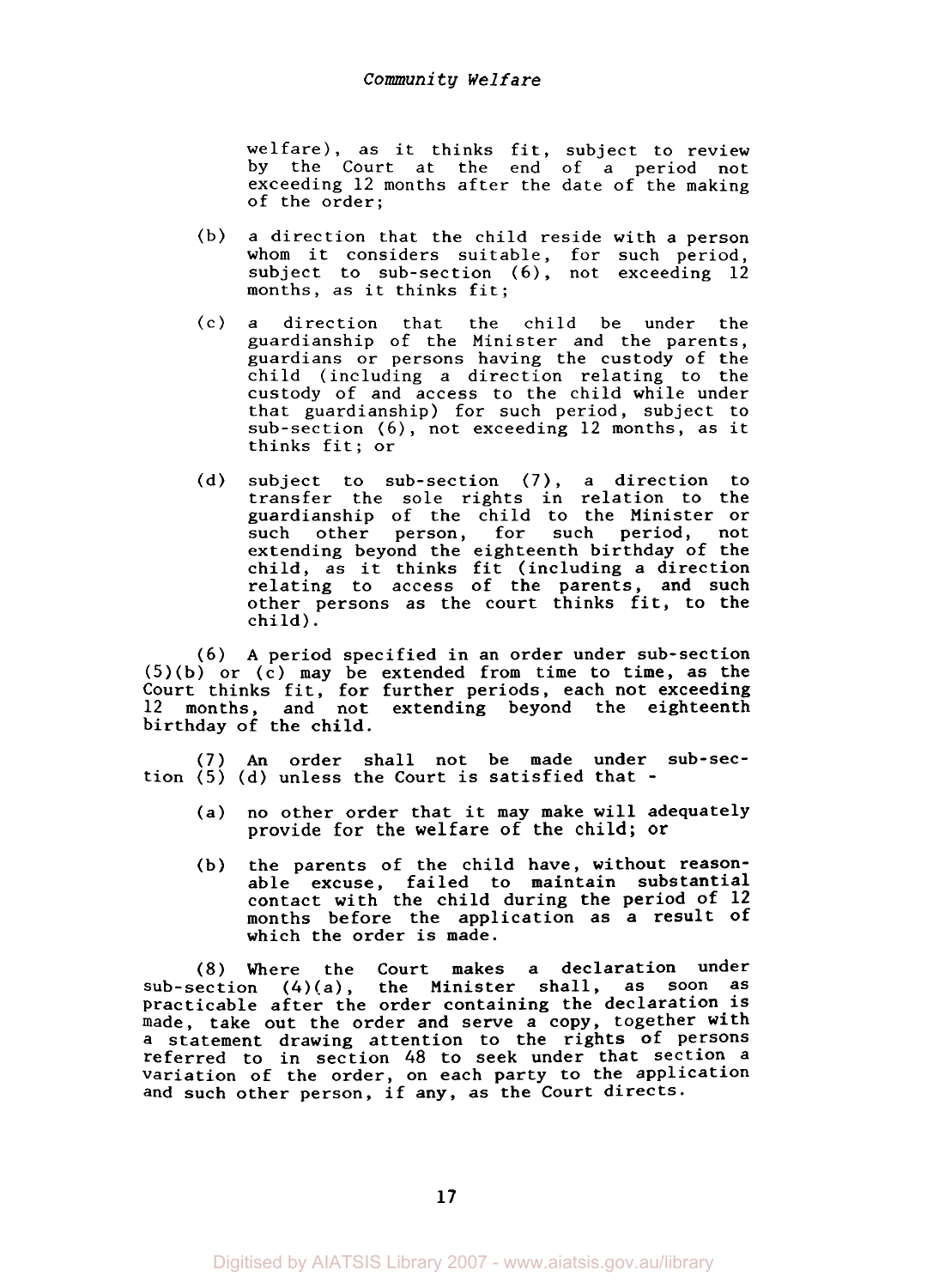44. ADJOURNMENT OF PROCEEDINGS, &c.

(1) The Court may adjourn the hearing of an application under this Part for such periods, not exceeding 14 days, as it thinks fit.

(2) During a period of adjournment under subsection (l), the Court shall, having received the recommendation of the Minister, direct that the child in relation to whom the application is made -

- (a) live, or continue to live at home;
- (b) be placed, or remain in, the custody of a person specified in the direction;
- (c) live, or continue to live, in a place of safety specified in the direction; or
- (d) be detained in a hospital specified in the direction.

**(3)** The person in charge of the place of safety or hospital specified in a direction under sub-section (2) shall accept the child into his custody for the period of the adjournment.

*(4)* The Court may make such order as to costs of the care and maintenance of a child in relation to whom a direction under sub-section (2) is made as it thinks fit.

*45.* POWERS OF COURT IN RESPECT OF REPORTS

(1) The Court hearing an application under this Part may require a person to furnish to it a report on the child in relation to whom the application is made and that person shall comply with the requirement accordingly.

Penalty: *\$500.* 

(2) Notwithstanding anything in this Act, for the purpose of giving effect to a requirement under subsection (I), the person referred to in that sub-section may -

- (a) make such inquiries as he is required to make or as he thinks fit; and
- (b) request the child to submit to being interviewed and medically examined by a medical practitioner or interviewed or examined by another specified person.

**(3)** Without limiting the generality of sub-section  $(2)$ , a requirement under sub-section  $(1)$  to furnish a report may include an order that the child to whom it relates be interviewed and medically examined by a medical Practitioner or interviewed or examined by another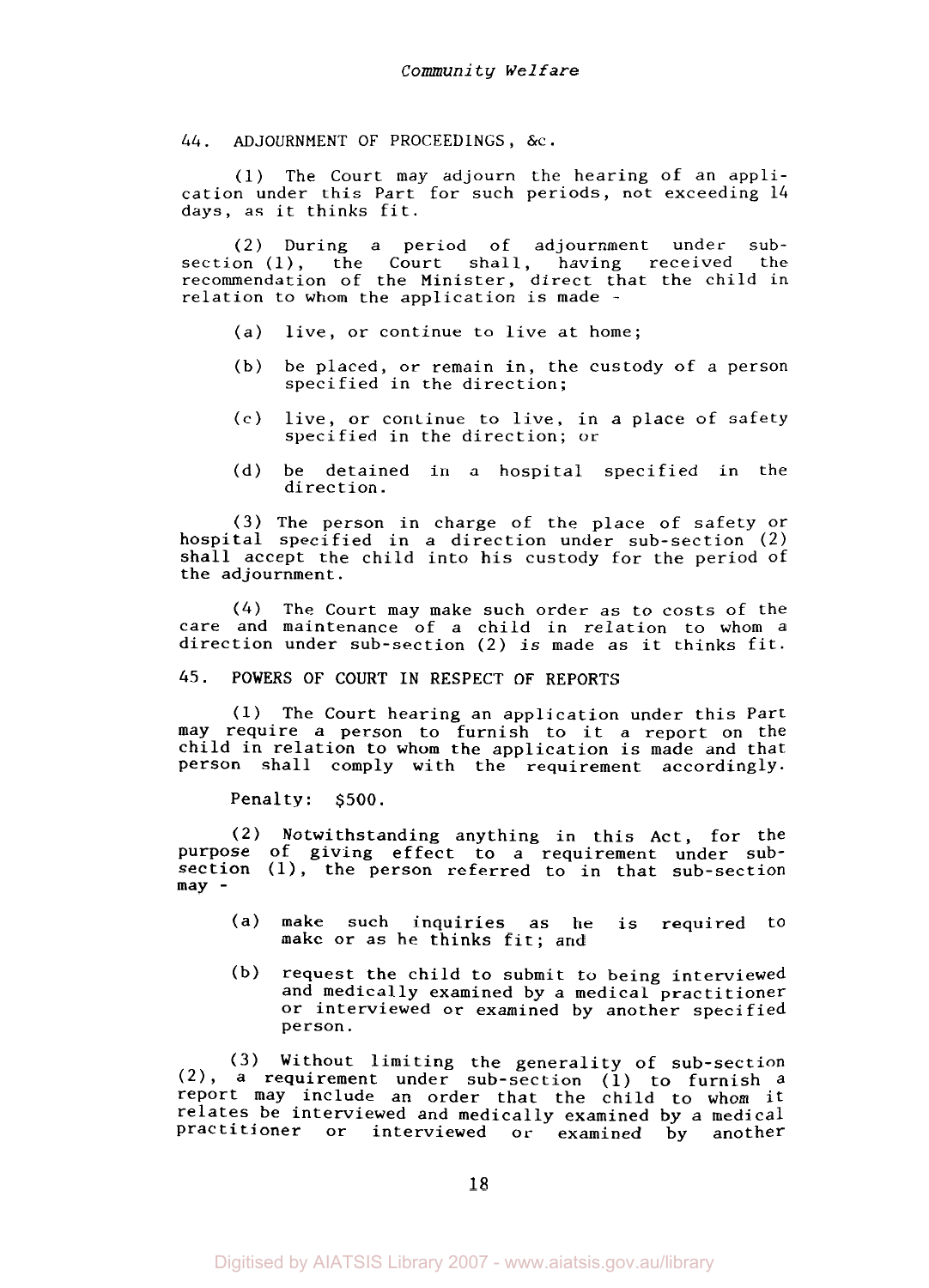specified person and, when it *so* orders, the report shall contain details of the results of that interview or examination.

*(4)* Where a report required under sub-section (1) to be furnished is furnished in good faith to the Court -

- (a) the report shall not, in relation to information obtained as a result of an interview or examination conducted in pursuance of the order referred to in sub-section **(3),** be held to constitute a breach of confidence or of professional etiquette or ethics or of a rule of professional conduct; and
- (b) liability for defamation is not incurred by any person as a result of the furnishing of the report.

(5) Sub-section *(4)* has effect both within and outside the Territory.

### *46.* **REPORTS** TO **BE MADE AVAILABLE**

(1) Unless the Court otherwise directs, a copy of a report furnished under section *45* shall, as soon as practicable after it is prepared, be made available to the Minister, the child to whom it relates and the parents, guardians or persons having the custody of him and the legal practitioners, if any, representing them.

(2) The Court may, if it thinks fit, direct that a copy of a report furnished under section *45* or a specified part of it shall not be made available to the child to whom it relates if in its opinion the report or that part would be likely to cause him distress.

*(3)* **A** person furnishing a report under section *45*  may be called as a witness and examined by way of crossexamination and re-examination by a person entitled under sub-section (1) to receive a copy of it.

*(4)* **A** child or a parent, guardian or person having the care and custody of him may give evidence, or call witnesses, to rebut the contents of a report furnished under section 45.

# *47.* **INTERIM ORDERS**

Where the Court thinks fit, it may make an interim order in accordance with this Part which shall include particulars of the date, time and place fixed by the Court for a further hearing of the application to which it relates and it shall remain in force -

(a) subject to paragraph (b), for such period not exceeding 2 months, as the Court thinks fit; or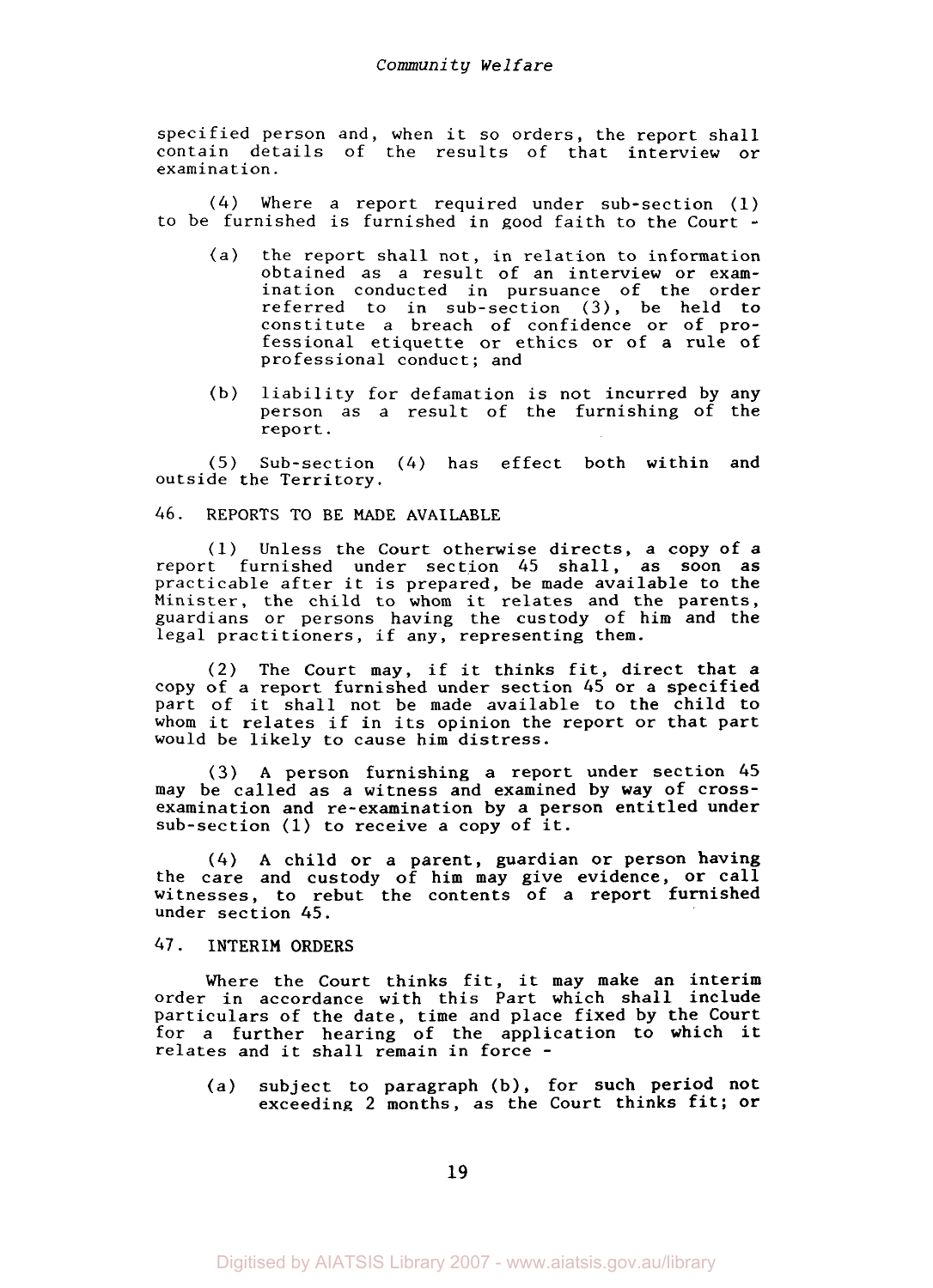(b) where the Court thinks fit, for a further period not exceeding 4 months from the making of the first interim order.

*Division 3* - *Review,* **&c.** 

# 48. APPLICATION FOR VARIATION OF ORDER

(1) The Minister or the parents, or the persons who were, immediately before the order, the guardians or persons having the custody of a child, or any other person who has an interest in the welfare of, or acting on behalf of and at the request of, the child in relation to whom the application under this Part was made, may apply to the Court for the variation or further variation of an order made under section *43.* 

(2) An application under sub-section (1) shall not be made unless it states that the circumstances that resulted in the making of the order, in some respect specified in the application, have changed significantly since the order sought to be varied was made.

(3) On an application under sub-section (l), the Court may vary or revoke the order, or make any other order it could have made under section *43* on the original application.

### *49.* REVIEW BY COURT

**(1)** The Court shall review the circumstances of a child in relation to whom an order under section  $43(4)$  is made containing a direction referred to in secmade containing a direction referred tion  $43(5)(d)$  -

- (a) where the sole rights in relation to the custody of the child are vested in the Minister - at intervals not exceeding 2 years; or
- fit, (b) in any other case - at such times as it thinks

and may make such further orders in relation to the child as it could have made on the original application.

(2) In carrying out a review under sub-section **(11,**  the Court may require such reports under section 45 to **be**  furnished to it as it thinks fit as if the review were the hearing of an application under this Part, and copies of those reports shall be made available under section  $46(1)$ accordingly.

(3) The Court may, at such times as it thinks fit, vary or revoke an order made under this section.

*(4)* The Court shall not carry out a review under sub-section (1) or vary or revoke an order made as a result of a review unless it has first given to each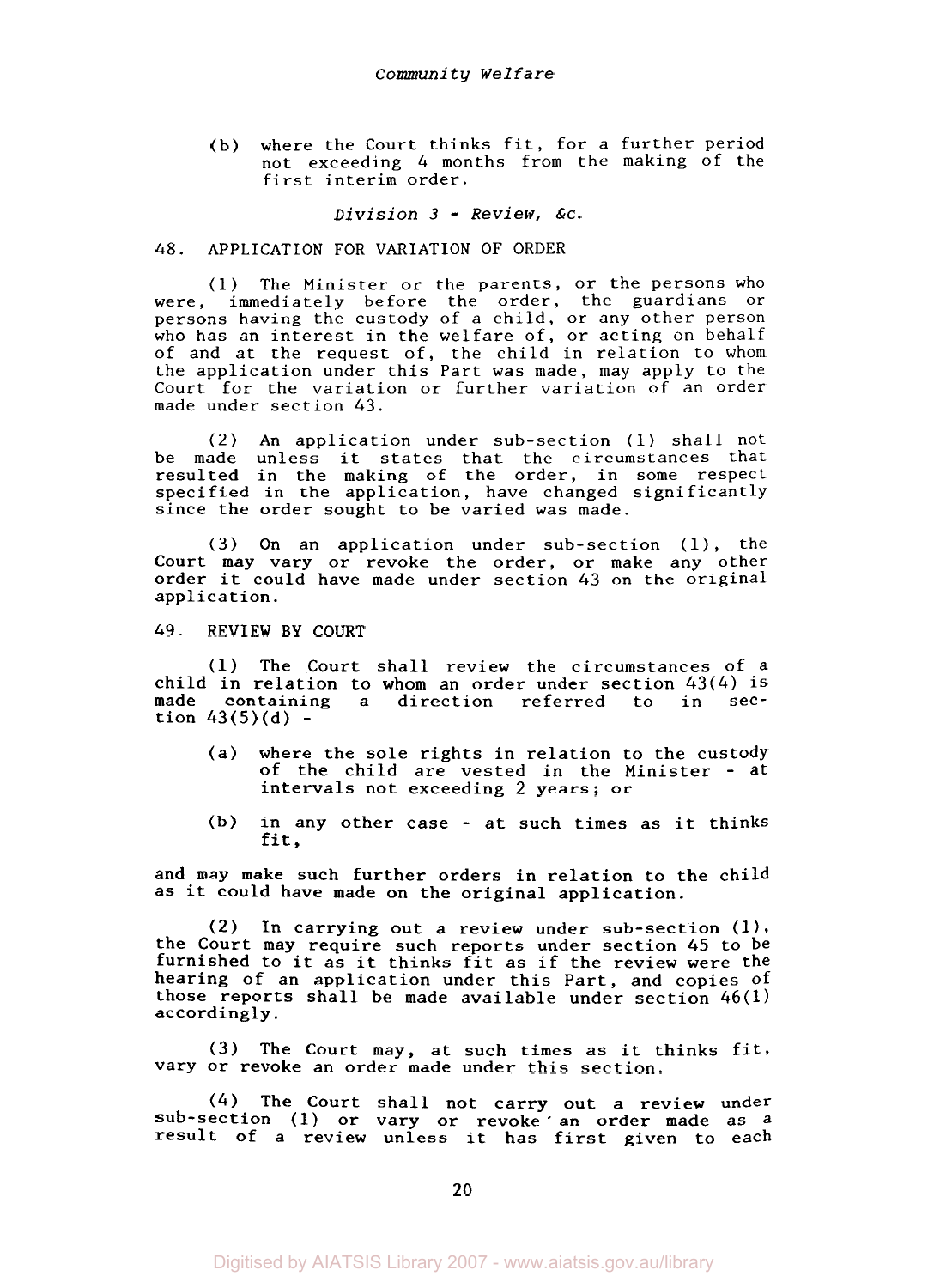party to the application resulting in the relevant order, and to such other persons as it thinks fit, not less than 7 days written notice of the proposed action.

(5) Notice under sub-section (4) may be given by posting it to the party or other person at his address for service in the application or last known residential address.

### 50. APPEAL TO SUPREME COURT

(1) The Minister or the parents, or the persons who were, immediately before the order, the guardians or persons having the custody of a child, or any other person who has an interest in the welfare of, or acting on behalf of and at the request of, the child in relation to whom an order under section 43(4) or *49* was made, may appeal to the Supreme Court against the order made or as varied under this Part.

(2) The provisions of the Justices Act relating to appeals from a Court of Summary Jurisdiction shall apply, so far *as* they are applicable, to an appeal under subsection (1).

PART VI1 - CHILD IN CARE OF MINISTER

# 51. DEFINITION

For the purposes of this Part, *"a* child to whom this Part applies" means a child the sole rights in relation to the guardianship of whom are placed in the Minister pursuant to section 43(5)(d) or in the Minister and another person pursuant to section 43(5)(c).

# 52. CARE OF CHILD BY MINISTER

(1) In relation to **a** child to whom this Part applies the Minister **shall,** subject to such limitations on the Minister or the parent as the Court imposes, have the same rights, powers, duties, obligations and liabilities as **a**  Parent of the child.

(2) Without limiting the generality of subsection (l), the rights, powers, duties, obligations and liabilities of the Minister in relation to a child to whom this Part applies include -

- *(a)* the right to the custody of the child;
- (b) the obligation to provide **for** the child the necessities of life, including accommodation, maintenance, education and recreation;
- the right to exercise discipline over the child; and (c)
- (d) the obligation to provide medical and dental health care for the child.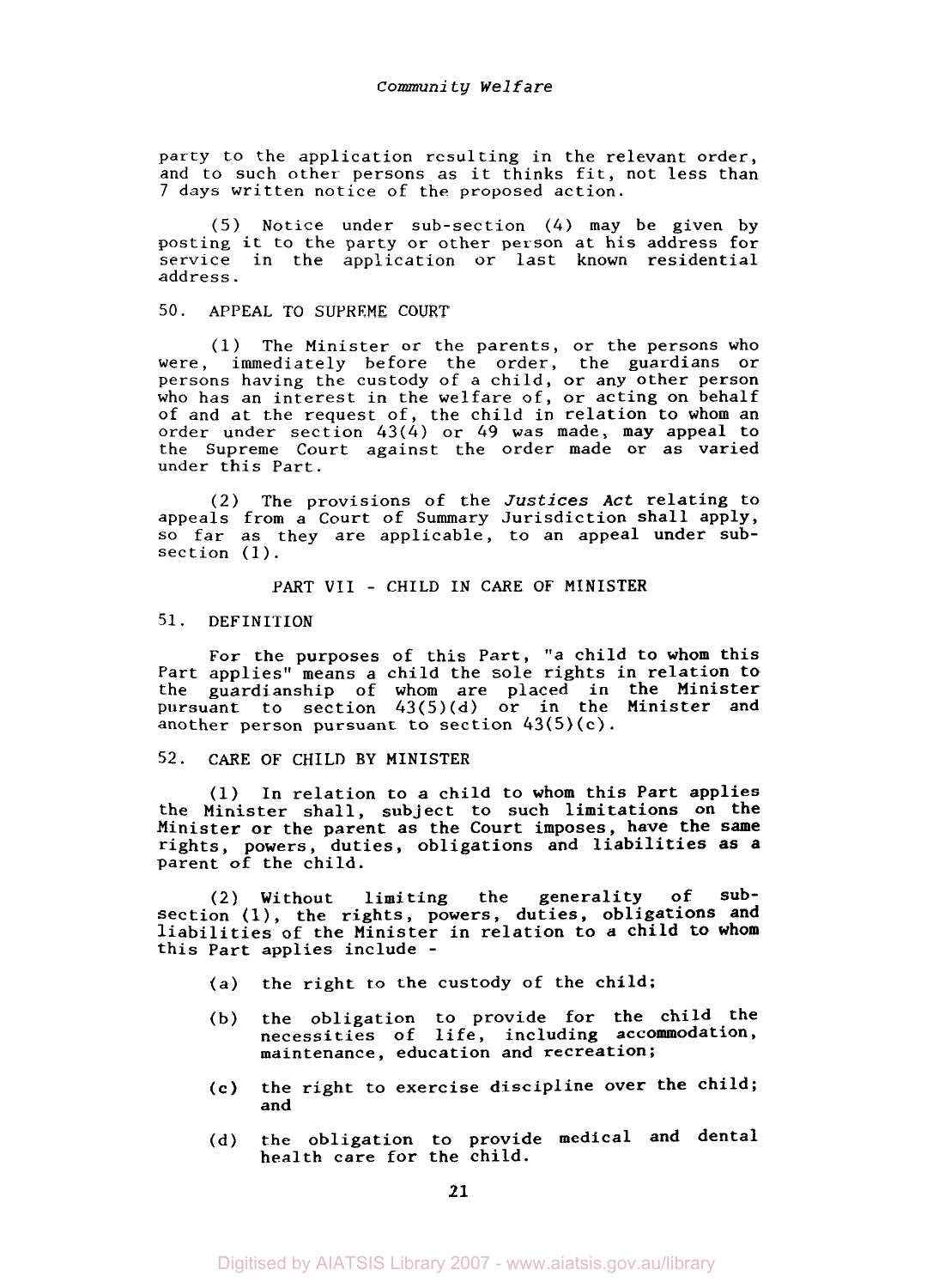*(3)* The Minister may, in the exercise of his duties under this section in relation to a child to whom this Part applies -

- (a) permit the child to remain in the custody of a parent or guardian;
- (b) place the child, in accordance with this Act, under the foster care of such persons as the Minister thinks fit;
- (c) place the child in a licensed children's home; or
- (d) provide such accommodation or assistance for, and care in respect of, the child as the Minister thinks fit.

# *53.* AUTHORIZED PERSON TO VISIT CHILD

(1) The Minister shall cause an authorized person to visit a child to whom this Part applies at least once in every 2 months.

(2) A person who has the custody of a child to whom this Part applies shall, at all reasonable times, permit an authorized person to enter a place at which the child is located for the purpose of visiting the child.

**(3)** As soon as practicable after a visit under this section, the authorized person shall furnish to the Minister a report in writing concerning the child and his welfare.

# *54.* AUTHORITY MAY BE REQUIRED

**A** person who has the custody of a child to whom this Part applies may require the production of an authority in writing by the Minister before permitting the removal **of**  the child out of his custody, or a visit under section *53*  by an authorized person.

### *55.* CHANGE OF ADDRESS TO BE NOTIFIED

A person who has the custody of a child to whom this Part applies shall furnish to the Minister, in writing, prior notice of an intended change of his residence, including the address of the proposed residence.

### 56. REVIEW BY MINISTER

The Minister shall, while an order under section *43(4)* placing a child under his guardianship or joint guardianship remains in force, at least once in every *3*  months, review the circumstances of the child and the arrangements made for the child's care and welfare for the purpose of -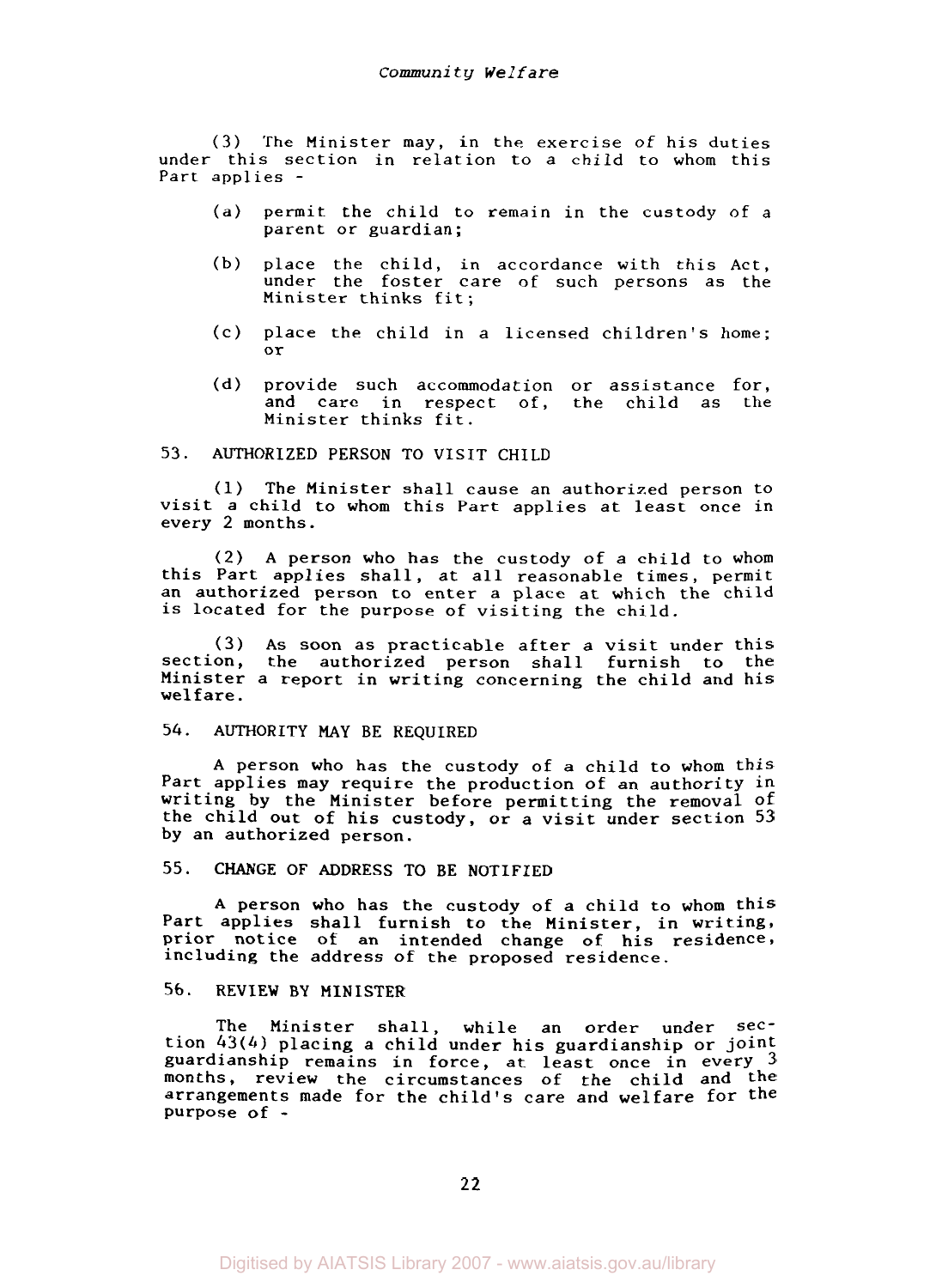- (a) ensuring that the continuance of the arrangements is suitable and desirable; or
- (b) considering change to the arrangements.

57. CARE OF CHILDREN FROM ANOTHER STATE, &c.

(1) The Minister may, on request by or on behalf of an authority having the guardianship in any State or other Territory of the Commonwealth of a child who has entered or is about to enter the Territory, by order in writing, place the child under the guardianship of the Minister for *so* long as he remains in the Territory.

(2) The Minister may make financial or other arrangements with an authority in any State or other Territory of the Commonwealth for the guardianship of a child while in the Territory and may, subject to those arrangements, cause the child, at any time while he remains under the guardianship of the Minister, to be removed from the Territory and returned to the custody of the authority in that State or other Territory.

**(3)** Where under this section a child has been placed under the guardianship of the Minister, the Minister shall have the custody and be the lawful guardian of the child to the exclusion of any other person or authority.

*(4)* The child referred to in this section shall not remain under the guardianship of the Minister for a period in excess of that for which he would, if he had not been placed under the guardianship of the Minister, have remained subject to the custody of the authority from which he was received.

#### 58. TRANSFER OF CHILDREN TO CARE IN ANOTHER STATE, &c.

(1) The Minister may make financial or other arrangements with an authority in a State or other Territory of the Commonwealth which, under the law of that State or Territory corresponding to this Act, is competent to accept, or take action equivalent to the undertaking of, guardianship under this Act of children in need **of**  care, for the care in that State or Territory of a child to whom this Part applies.

(2) Where, in the opinion of the Minister, the law of a State or other Territory of the Commonwealth contains a provision corresponding to section 57 and, on the request of the Minister, a child to whom this Part applies is declared under that provision to be placed under the guardianship of that authority for the purposes of the law of that State or other Territory, the functions conferred or imposed by or under this Act on the Minister or other persons shall be deemed to be suspended in relation to that child while he remains under guardianship in consequence of the declaration under that Provision, except in so far as they may be exercised in accordance with arrangements made under sub-section (1).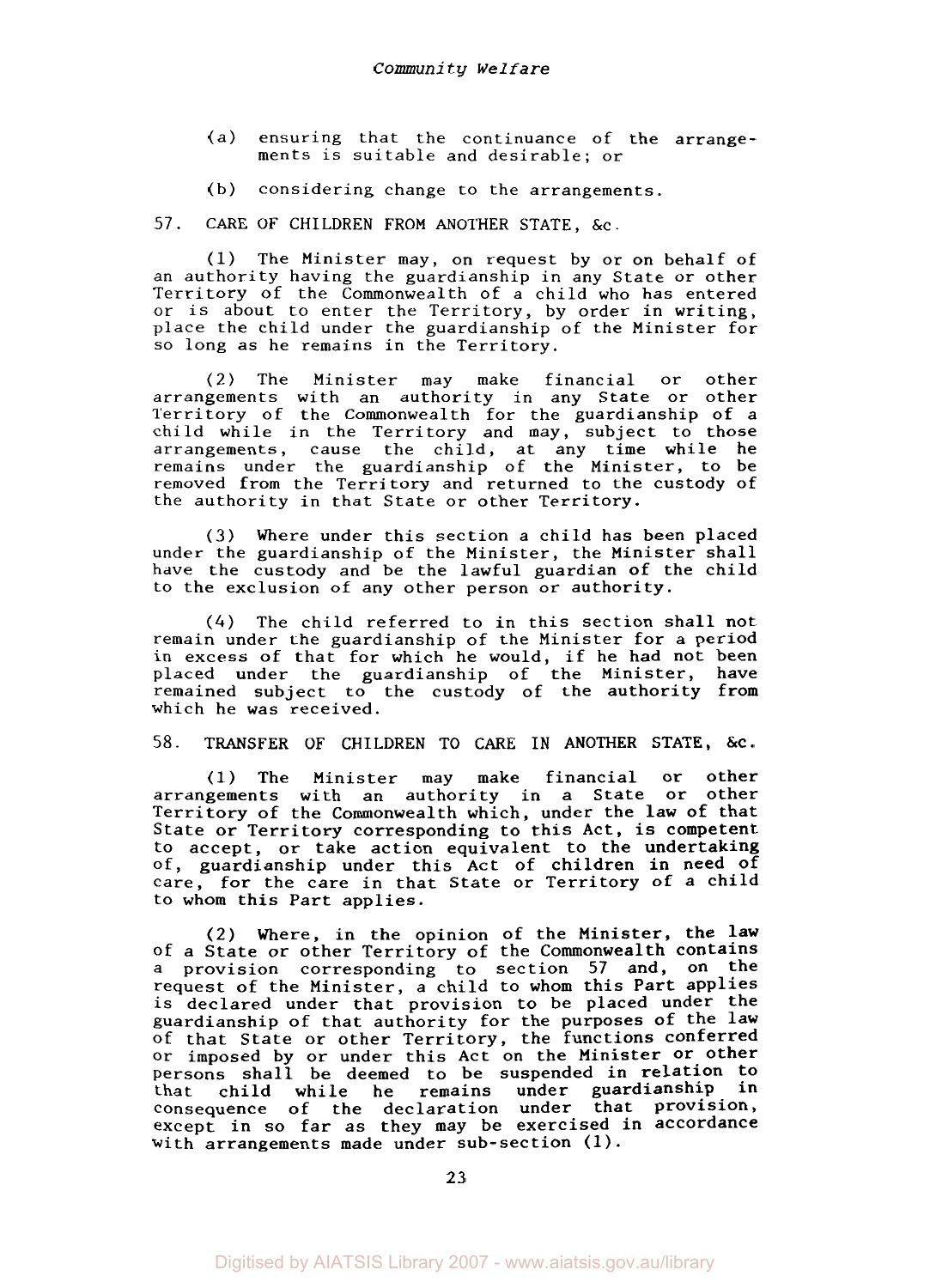### 59. AGREEMENT WITH PARENT, &c.

The Minister may, in relation to a child to whom this Part applies, enter into an agreement with a parent or person from whose custody the child is placed under the guardianship of the Minister for the parent or person to make a financial contribution towards the maintenance of the child whilst the child is under the guardianship of the Minister.

### 60. DIRECTIONS TO MINISTER

(1) The Court may, on its own motion or on an application by a parent, a joint guardian or another person with an interest in the welfare of a child to whom this Part applies or a person acting on behalf of and at the request of the child, direct the Minister in relation to the exercise of the duties of the Minister under an order made under section *43(4).* 

(2) The Minister shall comply with the directions, if any, under sub-section (1).

**61.** PROPERTY OF CHILD UNDER GUARDIANSHIP OF MINISTER

(1) Subject to sub-section *(3),* the Court may, on the application of the Minister, make an order empowering the Public Trustee to manage, control or deal with the property of a child to whom this Part applies.

**(2) An** order under sub-section (1) may make such incidental or supplementary provisions as are necessary to give effect to the order.

**(3)** The Court shall not make an order under subsection (1) in relation to property if there is some other person, not being a child to whom this Part applies, empowered to manage, control or deal with the property.

*(4)* **A** copy of an application under this section shall be served on such persons as the Court directs, and the procedure upon the hearing of the application shall be as the Court directs.

(5) **An** order under sub-section (1) is binding on all Persons affected by the order and each such person shall take steps to give effect to the order so far as it is binding on him.

# **62.** TEMPORARY CUSTODY

**(1)** Subject to sub-section (5), the Minister may, on the application of a person having the custody of a child, enter into an agreement to admit the child into the temporary custody of the Minister **for a** period, subject to sub-section **(3),** not exceeding **2** months.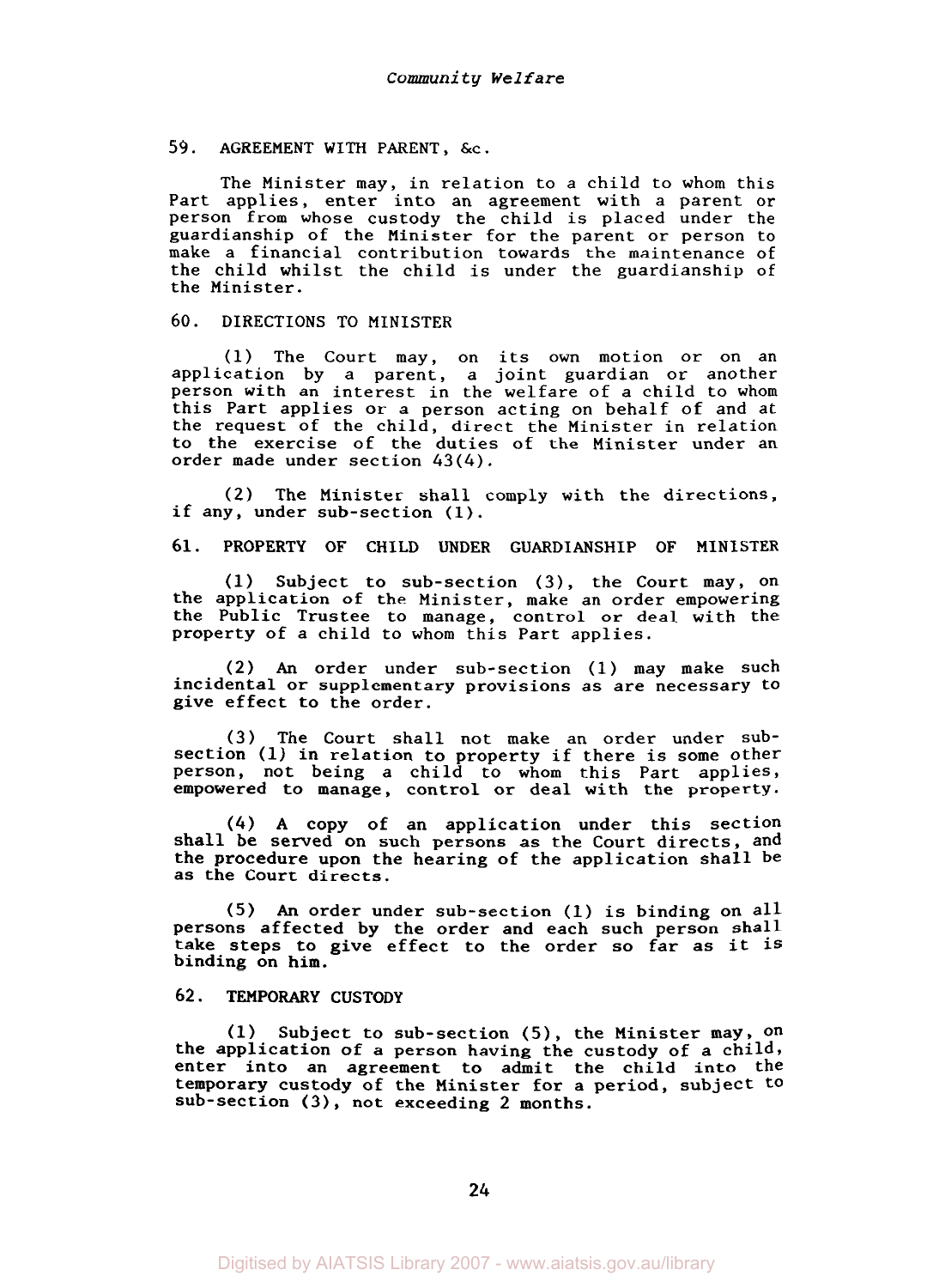**(2)** An agreement under sub-section (1) shall set out the rights and responsibilities of the Minister in relation to the child.

(3) A period specified in an agreement under subsection (1) may be extended from time to time by the parties to the agreement by mutual consent for further periods, each not exceeding 2 months, but not extending beyond *6* months after the date the agreement was first entered into.

*(4)* The Minister may, as a condition of an agreement under sub-section **(l),** receive contributions towards the maintenance of the child from the person making the application.

(5) An agreement under sub-section (1) shall not be entered into in relation to a child who has attained the age of 15 years, unless the child has consented in writing to the Minister to be received into the temporary custody of the Minister.

(6) If at any time during which a child is in the temporary custody of the Minister in pursuance of an agreement under this section the person giving custody of the child to the Minister requests the Minister to return the child to his custody the Minister shall, within *48*  hours after the request -

- (a) return the child to the custody of the person; or
- (b) where he is of the opinion that it would not be in the best interest of the child to **so** return him - make an application under Division 2 of Part VI in relation to the child.

(7) The Court may give such directions in relation to an application referred to in sub-section *(6),* and make such orders for the temporary custody of a child to whom the application relates, as it thinks fit.

### PART **VIII** - FOSTER CARE

## 63. REGISTRATION OF FOSTER PARENTS

(1) Persons may apply to the Minister for regis- tration as foster parents.

(2) In considering an application for registration under sub-section (1), the Minister shall, as far as Practicable, be satisfied that the applicants -

(a) will have adequate interest in, and affection and respect for, a child placed in their<br>custody;

*25*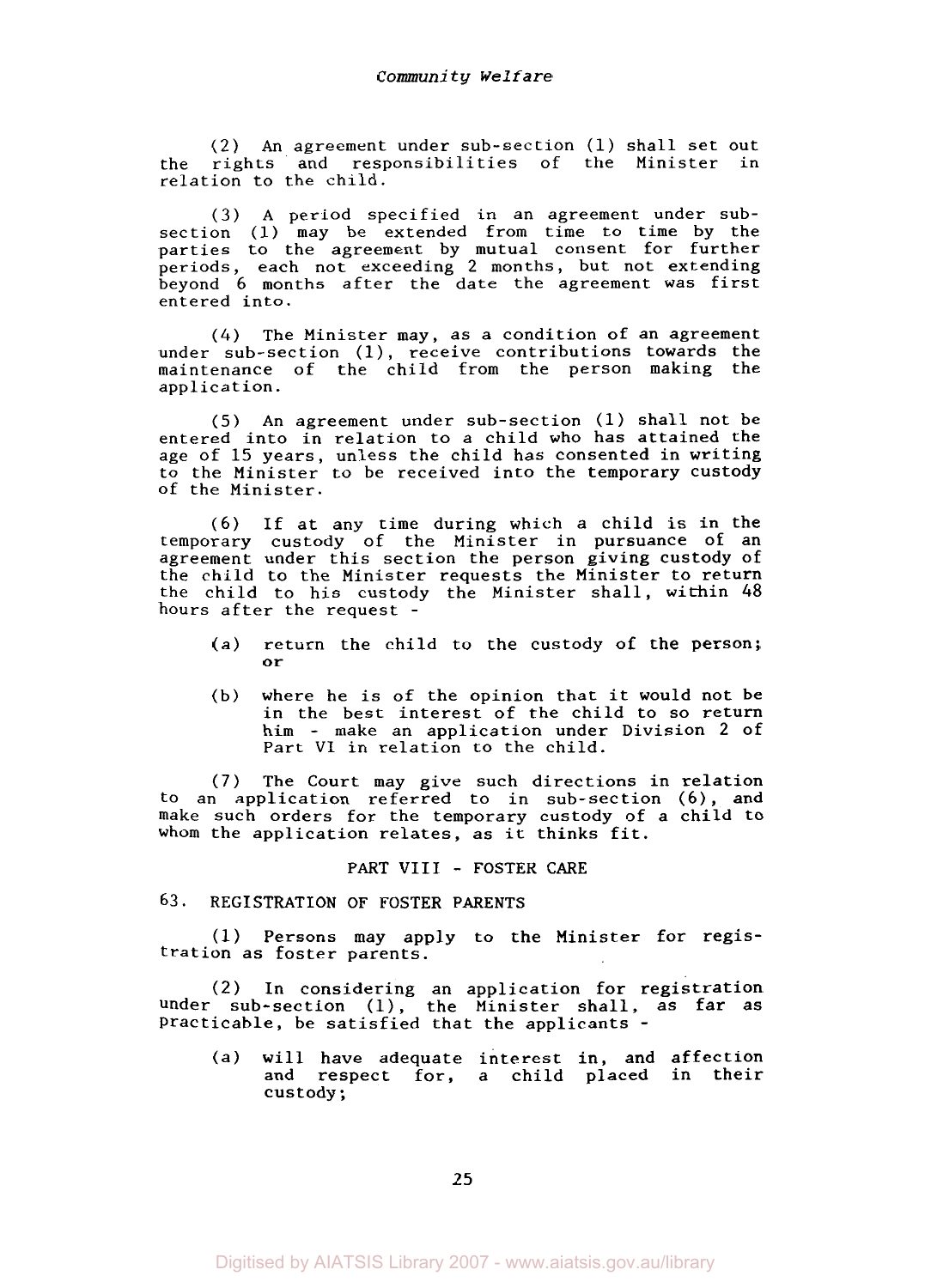- (b) will provide a stable environment for the child and will treat the child in a manner consistent with establishing a stable and secure environ-<br>ment;
- $(c)$ are capable of, and will understand the development of, the child, including the provision of opportunities to encourage that development and the abilities of the child;
- will be capable of providing adequate accom- $(d)$ modation and material requirements necessary for the welfare of the child;
- $(e)$ will understand the need, and provide opportunities, for the child to maintain or recover his identity as a member of his own family and will allow the child reasonable access to his parents; and
- $(f)$ are qualified to be registered according to such other criteria for registration as the Minister thinks fit.

(3) Registration of persons as foster parents under this section shall be for 12 months, and may be renewed from time to time for such period, not exceeding 12 months, as the Minister thinks fit.

# *64.* FOSTER CARE

(1) The Minister may, in relation to a child for whose welfare he is responsible under this Act, place the child in the custody of foster parents for such period as the Minister thinks fit.

*(2)* The placement of a child under sub-section (1) is subject to review by the Minister at such periods as he thinks fit.

**(3)** Before the placement of a child under this section, the foster parents shall enter into an agreement with the Minister undertaking to care for the child to be placed in their custody in accordance with the agreement and this Act.

*(4)* **An** agreement under sub-section **(3)** shall include a provision for a foster allowance in respect of the child and shall provide for such other supporting measures to the foster parents and the child as the Minister thinks fit.

*65.* AUTHORIZED PERSON MAY VISIT FOSTER PARENTS, &c.

(1) The Minister may cause an authorized person **to**  visit a child placed under this Part with foster parents in order to ascertain whether this Part is being complied with and to provide advice or guidance concerning the welfare of the child.